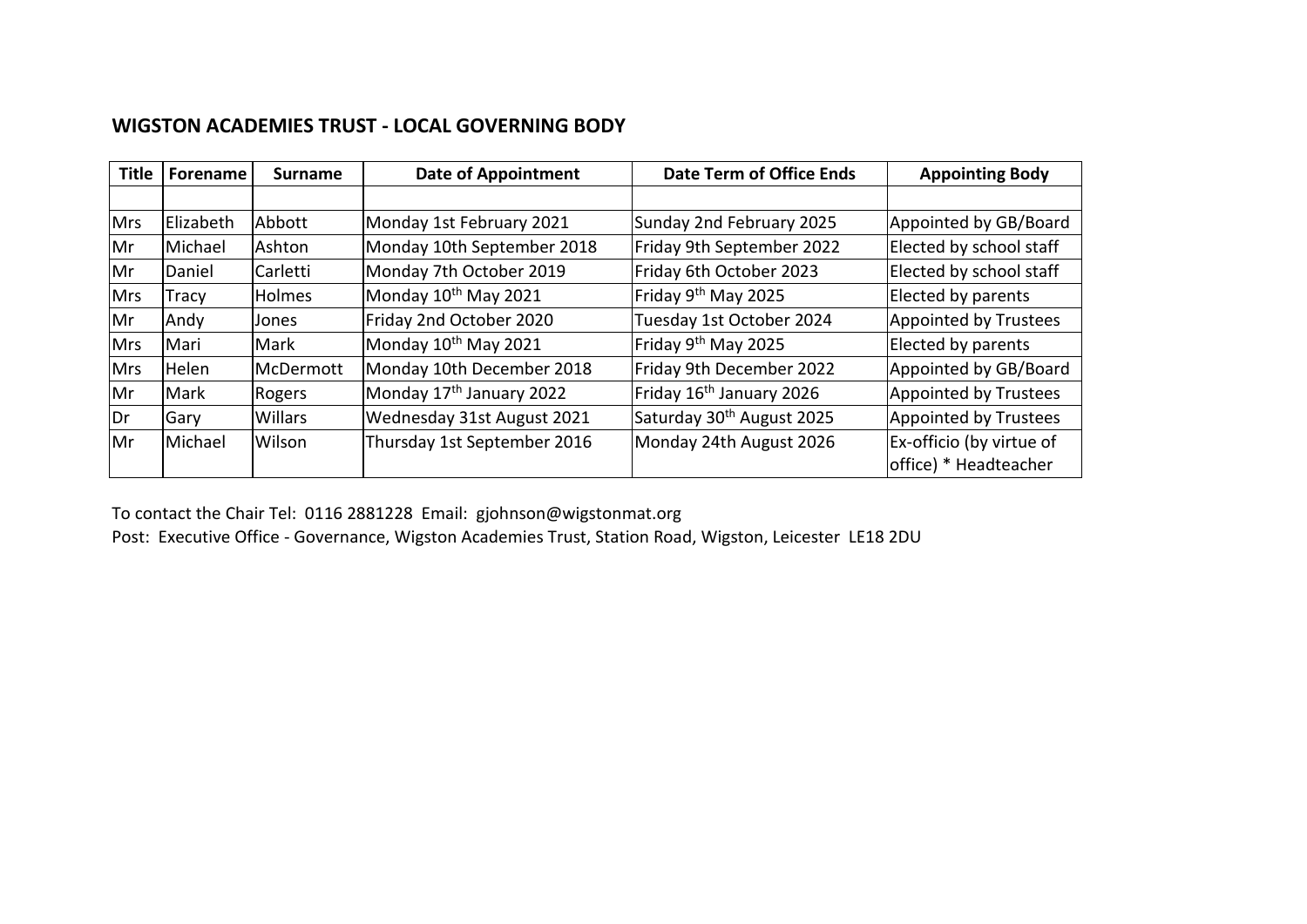## **LGB MEETINGS ATTENDANCE 2020 – 2021**

|                    | <b>Meetings Attended</b> | Out of a possible |
|--------------------|--------------------------|-------------------|
| H McDermott, Chair | 3                        | 3                 |
| E Abbott           | $\overline{2}$           | 3                 |
| M Ashton           | 3                        | 3                 |
| D Carletti         | 3                        | 3                 |
| T Holmes           | 3                        | 3                 |
| A Jones            | $\overline{2}$           | 3                 |
| M Mark             | 3                        | 3                 |
| M Rogers           | $\mathbf{1}$             | 3                 |
| G Willars          | $\overline{2}$           | 3                 |